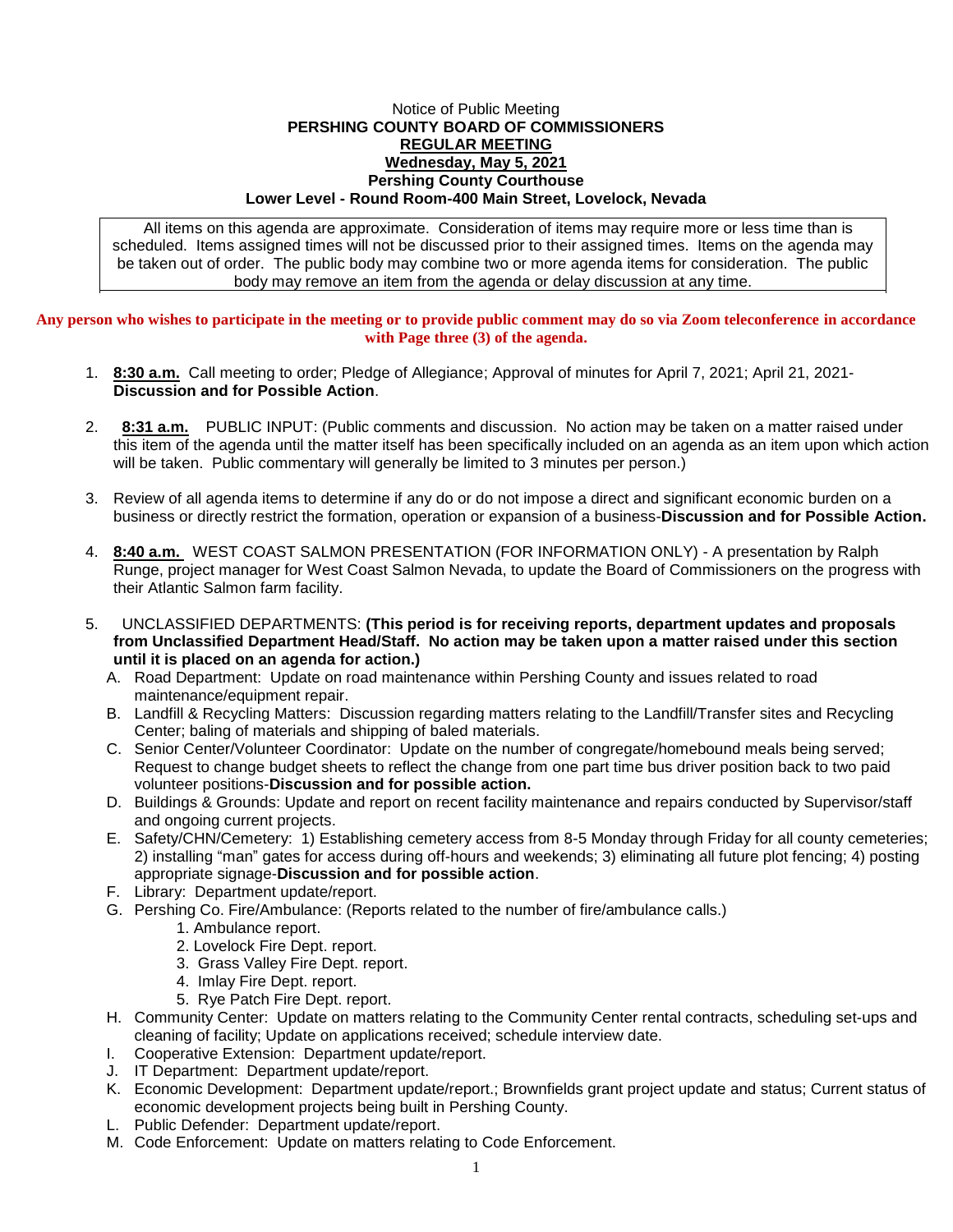- 6. ELECTED DEPARTMENTS: **(This period is for receiving reports, department updates and proposals from Elected Officials/Staff. No action may be taken upon a matter raised under this section until it is placed on an agenda for action.)**
	- A. Lacey Donaldson, Clerk-Treasurer: Department update/report; Approval of corrections/changes to the Tax Roll-**Discussion and for Possible Action.**
	- B. Rene Childs, Auditor-Recorder: Department update/report; Set meeting date to approve the Resolution setting Pershing County 2021-2022 Tax Rate and Budgetary Transfers for FY2020-2021 budget.
	- C. Laureen Basso-Cerini, Assessor: Department update/report.
	- D. Bryce Shields, District Attorney: Department update/report.
	- E. Karen Stephens, Justice Court: Department update/report.
	- F. Jerry Allen, Sheriff: Update/report on matters relating to the Pershing County Sheriff's Office.
- 7. Update on progress of site location, design, funding, amenities and construction of future Law Enforcement Center-**Discussion and for Possible Action**.
- 8. Board Appointments/Resignations: Museum Board (Resignation); Cemetery Board; Senior Center Advisory Board; Volunteer Advisory Board; PCEDA; Solid Waste Management Recycling Board-**Discussion and for Possible Action.**
- 9. Proclamations and Awards: (The Pershing County Board of Commissioners may make a Proclamation or present a service or other award on behalf of the County) Sheila Perez- (10) Years of Service Certificate/Pin - **Discussion and for Possible Action**.
- 10. Derby Field Airport: Update on matters relating to the Derby Field Airport; FAA Grant status report.
- 11. First reading of an ordinance amending Chapter 15.04 in the Pershing County Code and adopting the 2018 International Building Code (IBC), 2018 International Residential Code (IRC) to include the 2018 Uniform Plumbing Code (UPC), Uniform Mechanical Code (UMC), International Energy Conservation Code (ICC), 2017 National Electrical Code (NEC) frost depth will be called out in the 2018 Northern Nevada Amendments; The 2018 IBC and 2018 IRC involve modifying the frost depth to 36" at elevations of 5000 feet and above and 24" below 5000 feet with a soil survey.
- 12. **10:00 a.m.** PLANNING & BUILDING DEPARTMENT/IMLAY WATER SYSTEM MATTERS:
	- A. Department written update/report on current projects submitted for review; status of the Master Plan/Development Code revisions being prepared by Stantec Engineering; setting pubic meeting dates.
	- B. Submittal of Monthly Building Permits/fees collected.
	- C. Submittal of Monthly Business License applications and fees collected.
	- D. Submittal of Monthly Water Report/fees collected from the Imlay Water System.
- 13. CARES FUNDING: Update/Approval of expenditures; Update from Emergency Management relating to the COVID-19; **Discussion and for Possible Action.**
- 14. Selection of a voting alternate to participate on the Intergovernmental Executive Committee (Fallon Naval Air Station expansion)-**Discussion and for Possible Action.**
- 15. Litigation Meeting.
- 16. Report from Legal Counsel.
- 17. Report from Administrative Assistant/HR Rep.-County Commissioner's Office.
- 18. Items for future agendas-**Discussion and for Possible Action.**
- 19. Correspondence.
- 20. Board Member reports of meetings attended/Board Liaison reports of meetings attended. (Nevada Works, Safety, Hospital Board, Emergency Management, Cemetery, Recreation Board, WNDD, Pe. Co. Economic Dev./, Community Center, Airport Advisory Board; Museum Advisory Board, Library Board, Senior Center Advisory Board, Central Nevada Water Authority, Planning Board, Broadband Advisory Board, 911 Committee, Solid Waste Management